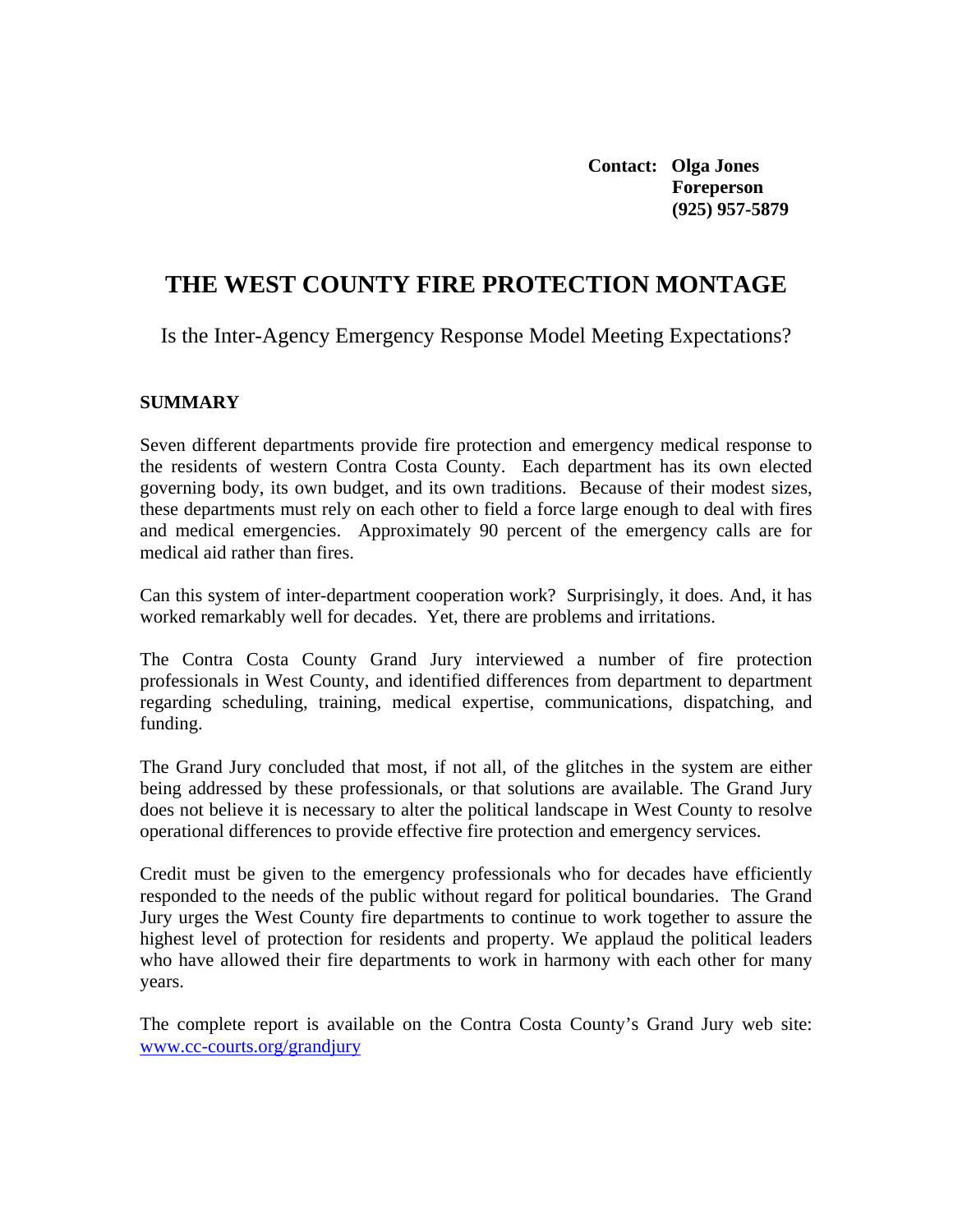## **CONTRA COSTA COUNTY GRAND JURY REPORT 0707**

# **THE WEST COUNTY FIRE PROTECTION MONTAGE**

Is the Inter-Agency Emergency Response Model Meeting Expectations?

## **To: Contra Costa County Board of Supervisors Richmond City Council San Pablo City Council**

## **BACKGROUND**

Fire protection and emergency medical response in western Contra Costa County ("West County") are provided by a combination of seven separate jurisdictions, each with its own governing body, personnel, equipment, and traditions.

The Contra Costa County Grand Jury interviewed a number of fire protection professionals in West County, and identified differences from department to department regarding scheduling, training, medical expertise, communications and dispatching, and funding levels.

Three of the West County jurisdictions (El Cerrito, Richmond, and Pinole) are municipal fire departments operated by incorporated cities, two are independent special districts (Kensington and Rodeo-Hercules), and one (San Pablo) is part of the consolidated dependent district that provides fire and emergency services to much of central Contra Costa County. The Crockett-Carquinez Fire District is a volunteer department.

Despite differences, for many years these jurisdictions have agreed to automatically provide each other with assistance. Using an "automatic aid" system, no departments need call for assistance. Instead, departments automatically respond to the needs of neighboring departments without being asked.

The user of emergency services, often a resident who dials 911, usually does not notice the differences among the jurisdictions. That means that the cooperation among these agencies is working, each department dedicated to providing prompt and professional response to any emergency in West County.

The current level of cooperation has not always prevailed. Five years ago, the city of Richmond ended its cooperation with the Contra Costa County Fire Protection District ("CCCFPD"), which covers much of El Sobrante, San Pablo, and nearby unincorporated areas (see 2005-2006 Grand Jury Report 0609).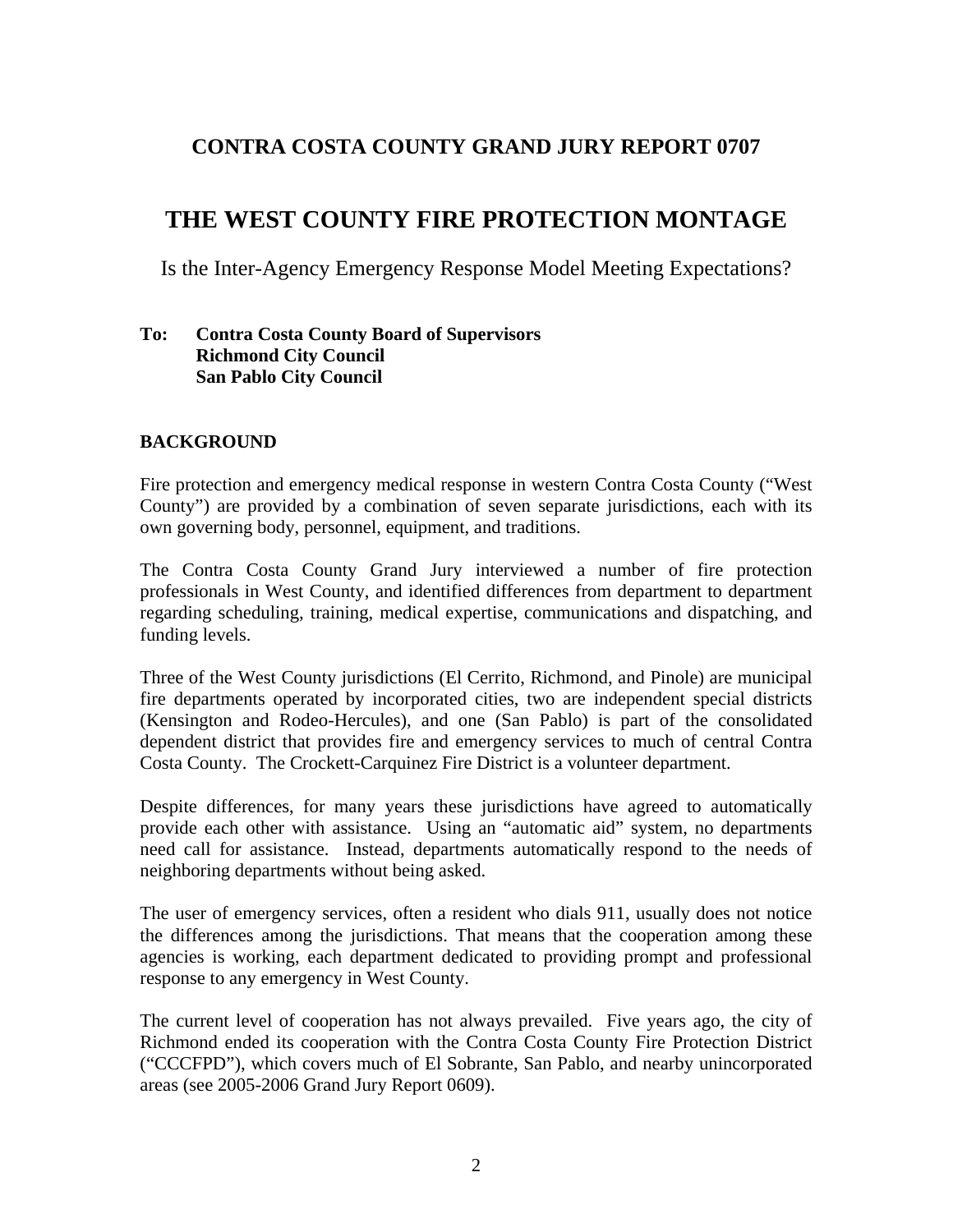In July 2006, Richmond and CCCFPD entered into a new agreement, and the cooperation has resumed. However, operational differences persist, including varying levels of medical training, different communication systems, different response procedures, and different funding formulas.

Following a review of the West County fire and emergency protection montage, it is easy to conclude that a consolidation of all departments into a single agency would be logical. However, the Grand Jury has concluded, as did the last study commissioned by various stakeholders, that consolidation would not solve the discrepancies in funding, nor is it necessary to resolve the issues surrounding communications, training, dispatch, purchasing, or medical expertise. All of these issues can be addressed through agreements among the agencies, similar to those in effect for geographic area coverage. Currently, there is insufficient political will among most West County jurisdictions to consolidate agencies, although Pinole, Rodeo-Hercules, and CCCFPD are discussing a study for their three areas.

Meanwhile, credit must be given to the leadership in these departments that automatically respond to the needs of the others without regard to geographic or jurisdictional boundaries, or administrative irritations.

## **FINDINGS**

### Governance

- 1. The five-member elected County Board of Supervisors is the governing body of the Contra Costa County Fire Protection District. San Pablo and nearby unincorporated areas, including much of El Sobrante, are within the jurisdiction of CCCFPD.
- 2. The nine-member elected Richmond City Council is the governing body of the Richmond Fire Department.
- 3. The Kensington Fire Protection District is governed by a five-member elected board. By contract, the El Cerrito Fire Department provides emergency services to the Kensington district as well as to the City of El Cerrito; El Cerrito is governed by a five-member City Council. The five-member elected Pinole City Council is the governing body of the Pinole Fire Department. The five-member elected board of the Rodeo-Hercules Fire Protection District is the governing body of the Rodeo-Hercules Fire Department. The Crockett-Carquinez Fire District has a volunteer fire department.
- 4. By agreement with CCCFPD, the Pinole and El Cerrito Fire Departments provide fire protection and emergency medical response to their respective cities and to adjacent unincorporated areas.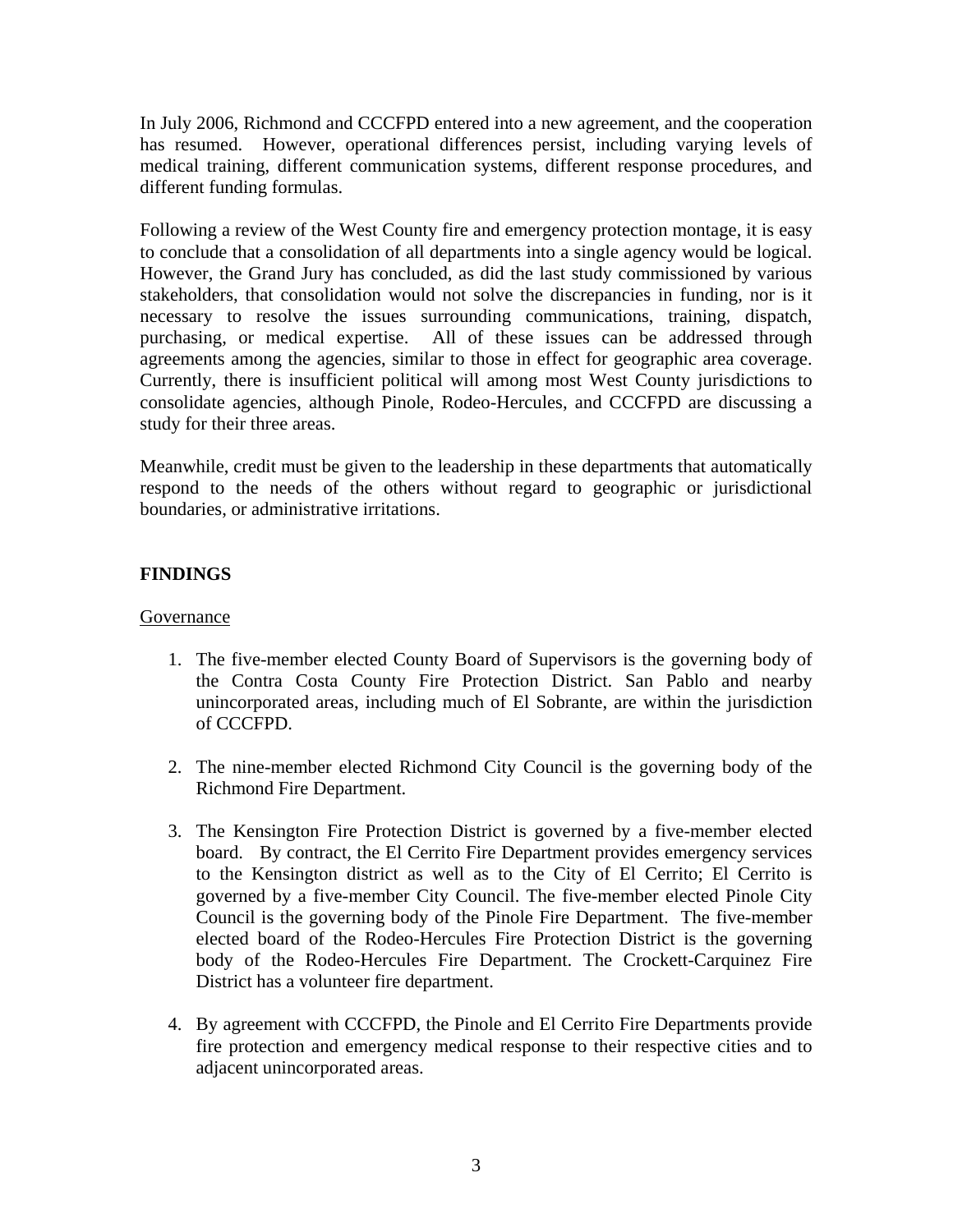## Automatic Aid

- 5. All West County fire protection agencies, with the exception of Richmond from 2002 to 2006, automatically respond to fire or medical emergency calls without regard for geographic or jurisdictional boundaries. By long-standing agreement among these agencies, the closest engines respond to calls. This system is referred to as "automatic aid." Automatic aid is distinguished from "mutual aid," which requires the agency where the call originated to evaluate the situation, and then call for help from adjoining departments, a process that takes additional time. Some of the West County automatic aid agreements are not in writing.
- 6. In all West County departments, an engine company is made up of a captain, an engineer, and a firefighter.

## Medical

- 7. Excluding non-emergency calls, approximately 90% of calls to West County departments are for medical emergencies rather than fires.
- 8. One member of each Richmond fire engine company is also an emergency medical technician ("EMT"). EMTs have completed a minimum of 120 hours of classroom and clinical training, and hold an EMT license. The County's ambulance franchisee, American Medical Response, responds to Richmond calls with its paramedics, but fire engines usually arrive first.
- 9. Other than Richmond, all other West County engine companies include a paramedic. Unlike EMTs, paramedics have completed a minimum of 1,100 hours of classroom and clinical training, involving supervised experience in an ambulance, and are trained in advanced life support protocols, including cardiac, and drug administration.
- 10. The County Emergency Medical Services agency ("EMS") provides a \$30,000 annual subsidy for each engine company with a paramedic. For the past two years, the EMS has been holding Richmond's subsidy. These funds, which now total approximately \$360,000, could be used by Richmond to help with the startup costs for providing paramedic services.
- 11. When other departments respond to calls in Richmond, they arrive with paramedics, but when Richmond responds to calls in neighboring areas, they do so without paramedics.

#### First Response

12. Typically, the first response to a structure fire call includes three engines--two pumpers with hand tools and medical supplies, a truck with ladder and heavy tools, and a battalion chief. Because of their modest size, all West County fire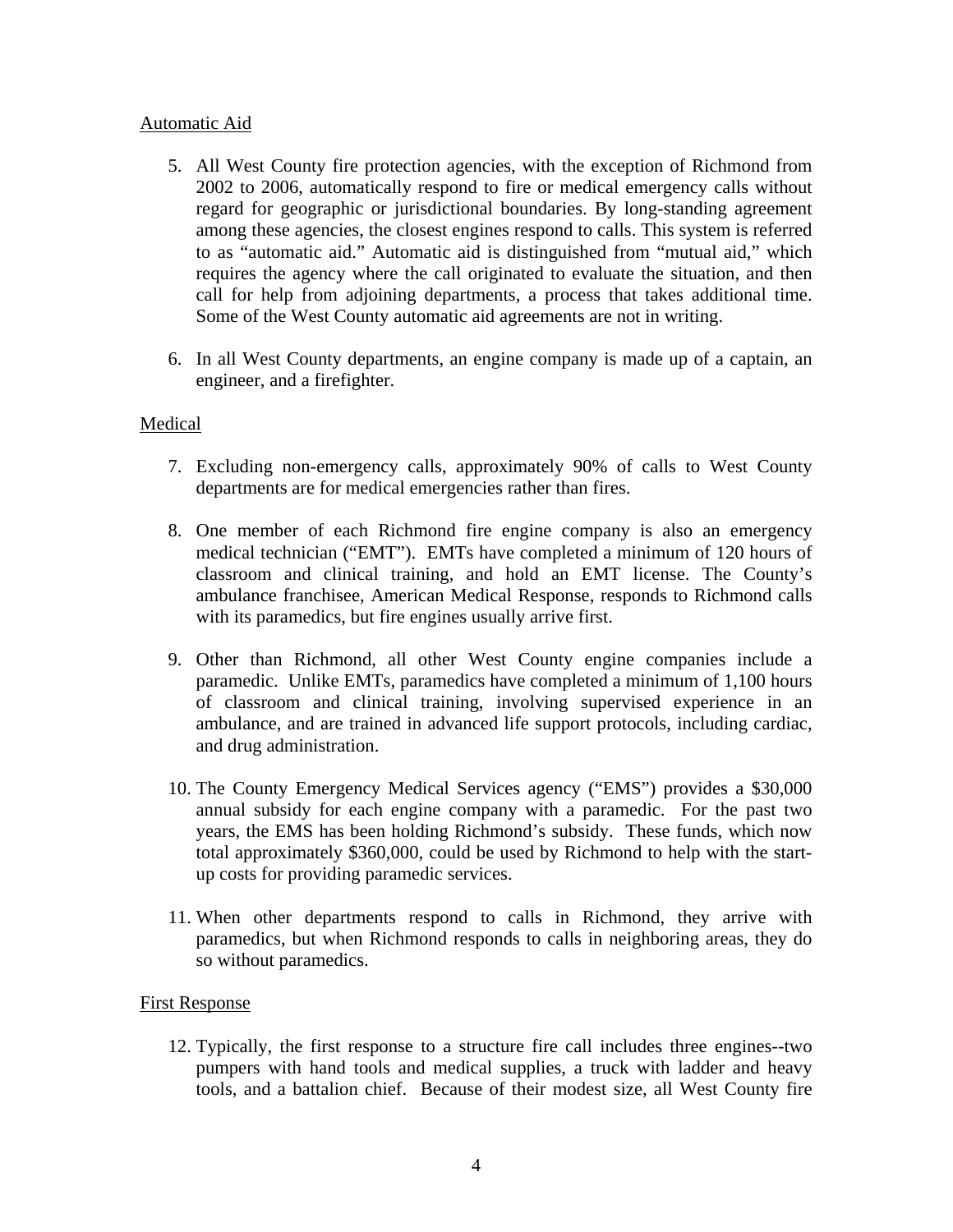departments are dependent on each other for assistance with structure fires and other large blazes.

- 13. Richmond personnel and equipment respond to fire and emergency calls in CCCFPD's jurisdiction twice as often as CCCFPD responds into Richmond.
- 14. Richmond and CCCFPD respond to alarms differently. If the request for aid comes from a fire alarm instead of from an individual's call, CCCFPD sends only one engine company. This policy results from the number of false alarms. All other West County departments, including Richmond, send three engines and a truck to all structural fire calls or alarms.

#### **Communications**

- 15. The CCCFPD, Pinole, and Rodeo-Hercules fire departments use a very high frequency ("VHF") radio communications system. Richmond, El Cerrito, and Kensington use an 800-megahertz system ("800 MHz"). All West County engines can communicate on either system; firefighters use the system on which the call originated.
- 16. Each communication system, VHF and 800 MHz, has its respective technical advantages and disadvantages, with neither being markedly superior to the other. Having more than one system is not necessarily a shortcoming since redundancy could be vital if one system suffers an outage.
- 17. All engine companies in the County, and most throughout the state, can communicate with each other using the VHF system. Most mutual aid situations are handled using VHF.
- 18. An East Bay taskforce has been studying "inter-operability;" i.e., police and fire communications in Contra Costa and Alameda counties. Resulting recommendations and associated equipment upgrades will be partially funded using federal Homeland Security funds. A draft Joint Powers Agreement should be ready to distribute to all agencies as early as April 2007. Full inter-operability is expected within five years.

#### **Dispatching**

- 19. The Richmond police and fire communications staff dispatches Richmond, El Cerrito and Kensington fire personnel. Richmond also dispatches many law enforcement agencies operating in West County. CCCFPD dispatches fire companies only, including Pinole, Rodeo-Hercules, and Crockett.
- 20. When Richmond dispatchers are busy with police calls, there can be a delay in dispatching fire engines. A delay of even a few minutes can lead to the loss of life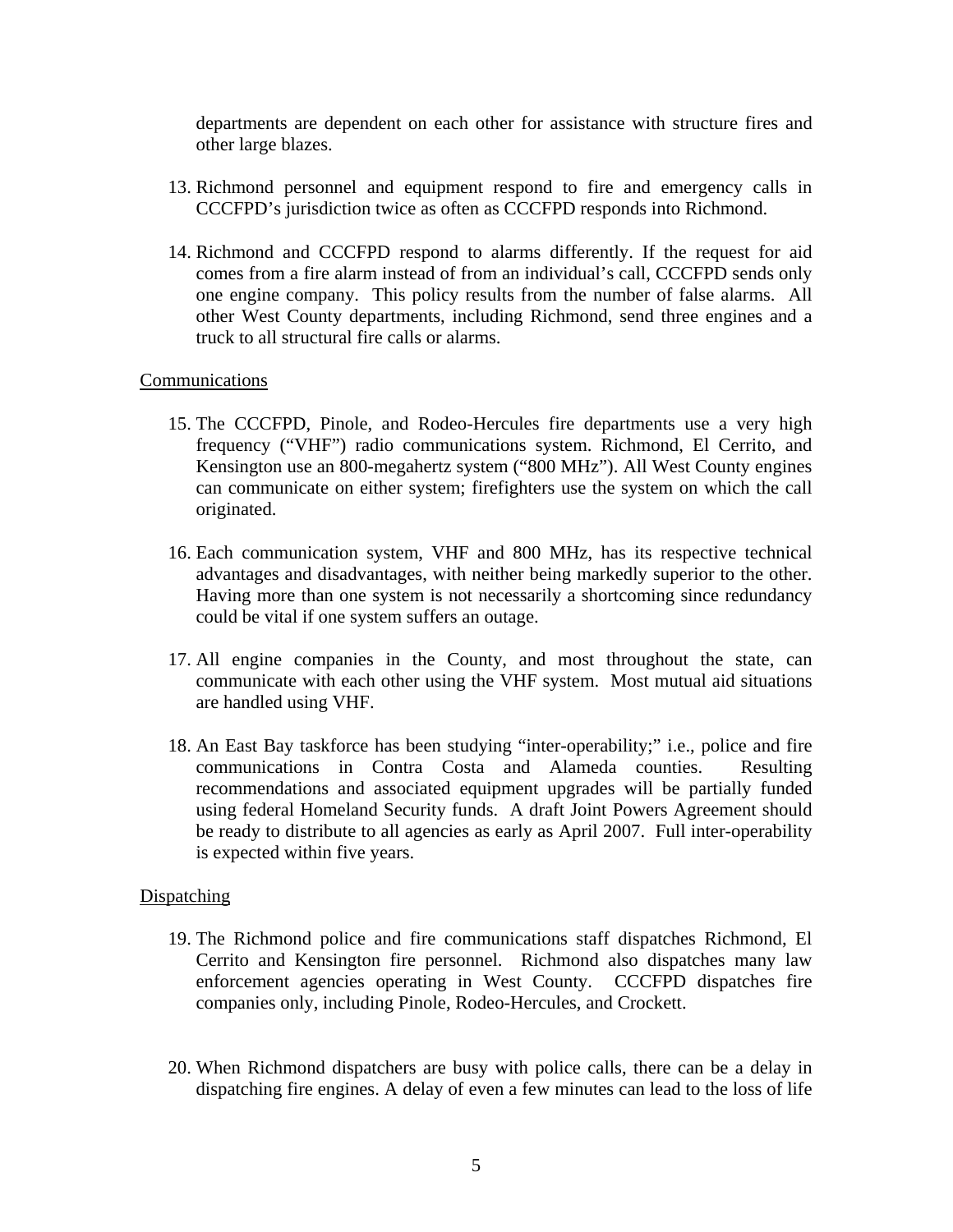and/or property, since within six or seven minutes, the interior temperature can rise until the entire space is engulfed in flames.

#### Automatic Vehicle Locator

21. The location of each West County fire engine is tracked by satellite using a system called Automatic Vehicle Locator ("AVL"). The AVL system is subsidized by voter-approved Measure H funds (a \$10 per parcel property tax). Funds are administered by the County Emergency Medical Services agency. When a call for aid is received by CCCFPD, the engines expected to arrive in the shortest time based on their AVL location are dispatched. However, since Richmond dispatchers do not use AVL, firefighters assigned to the nearest station are dispatched, regardless of engine location. This has occasionally resulted in some delays.

#### Financial Support

- 22. Each West County fire department is dependent on its governing body for funding, and therefore funding varies among the agencies.
- 23. Historically, the San Pablo Fire District included the incorporated city of San Pablo and some adjoining unincorporated areas. In 1975, the San Pablo Fire District was annexed with the El Sobrante Fire District into the West County Fire District. This consolidated district was dissolved in 1994 and became part of the CCCFPD. As a result of the post-Proposition 13 tax allocations, the area formerly covered by the San Pablo District contributes only about one-third of its costs of operation, equipment, and capital needs.
- 24. San Pablo's Redevelopment Agency encourages real estate development. Yet, while fire agencies are charged with protecting new developments, the tax increases generated by the developments go to the Redevelopment Agency. Some of the new tax increases are passed through to CCCFPD by negotiation or by statute, but they are insufficient to support the city's needs related to fire and medical emergency protection.
- 25. The CCCFPD's single engine company located in San Pablo is the busiest in the County, and one of the busiest in California. It has three firefighters on duty at any given time, who respond to a population in excess of 35,000 people. Three firefighters are not sufficient to fight a structure fire, so in every case, the occupants, contents, and structure are at risk until firefighting crews and equipment arrive from other departments in West County.
- 26. In West County, El Cerrito and Kensington maintain a ratio of one firefighter for every 3,400 in population. Richmond's ratio is about one for 5,300. Pinole and Rodeo-Hercules maintain one for every 6,000 people. The San Pablo station would require two more engine companies to match Richmond's ratio.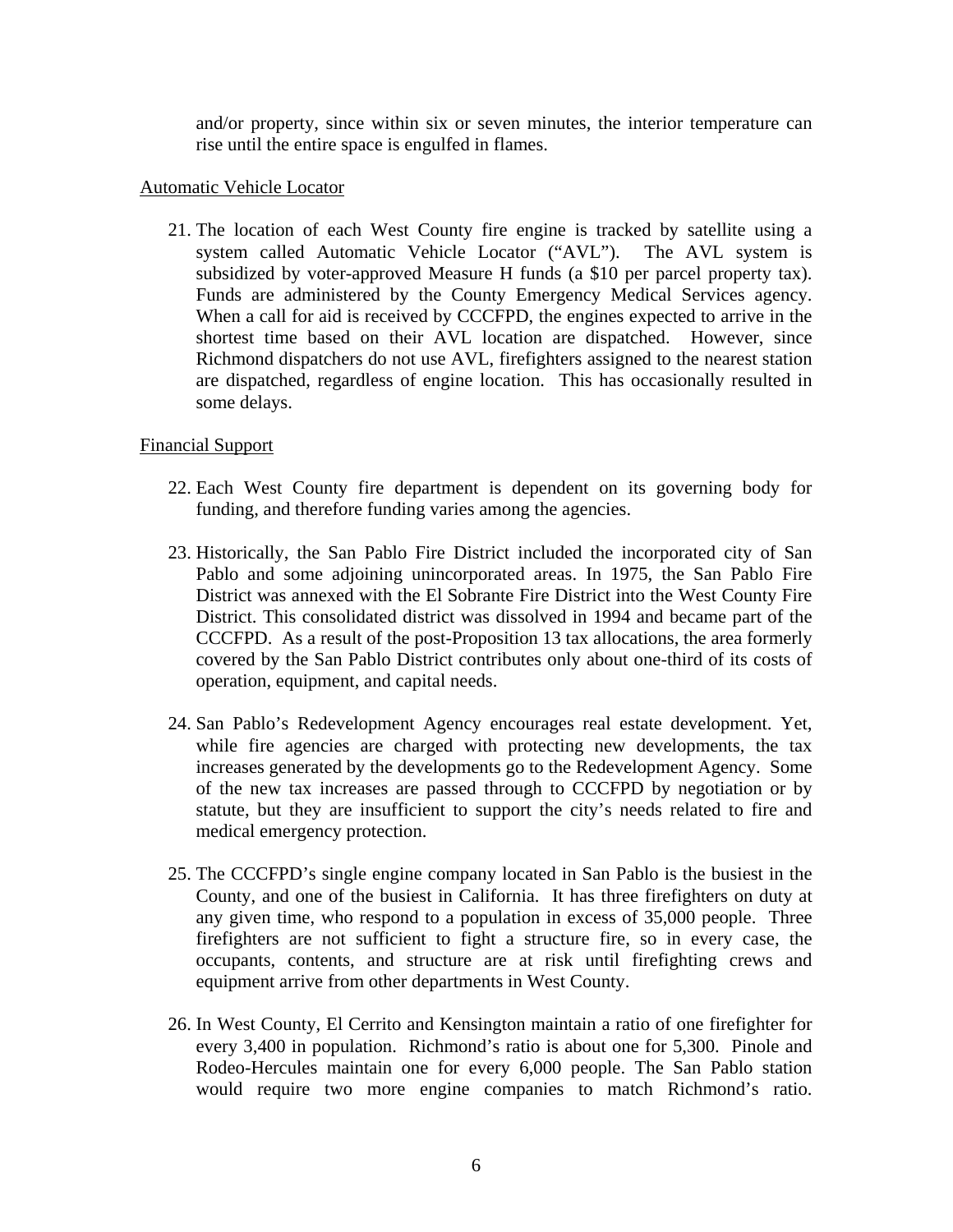Meanwhile, it falls to the agencies adjoining the San Pablo area to answer calls on a regular basis in San Pablo and environs.

- 27. The CCCFPD engine company in San Pablo is housed in temporary structures. It is inadequate to house an additional truck or engine, and another engine company.
- 28. Richmond terminated its automatic aid agreement with CCCFPD, effective August 1, 2002. The initial reasons given by Richmond were that the assumption of control of two El Sobrante stations by CCCFPD, and CCCFPD's refusal to utilize Richmond's 800 MHz radio, were somehow "unsafe." Later, Richmond claimed it was financially subsidizing CCCFPD, by virtue of its need to respond to an excess number of calls in and around San Pablo, along with dispatching greater numbers of personnel and equipment to the emergency scene. Automatic aid was resumed in July 2006 based upon a written one-year agreement. The agreement requires the agency responding more often to the other agency's calls to reimburse that agency based on an hourly formula that includes the number of firefighters dispatched.
- 29. In 2007, San Pablo agreed to reimburse CCCFPD up to \$180,000 annually for fire and medical emergency service costs incurred within the city, because of the formula in CCCFPD's written agreement with Richmond. CCCFPD has agreed to augment this sum with up to \$70,000 annually, such funds available for reimbursement to Richmond.
- 30. Consolidation of all West County fire departments has been studied a number of times, but never adopted. Currently there is not sufficient political support for a total consolidation. Most of the perceived benefits of consolidation can be accomplished by agreements among the West County departments, as has been done so successfully for the coverage of geographic areas.

## **CONCLUSIONS**

West County firefighting professionals have identified a number of areas they believe are in need of correction. However, the Grand Jury concludes that most are either being addressed by the professionals, or that the means to resolve them are available.

- 1. Despite the disparity in funding from one department to the other, the automatic aid system in West County is working, and the public is being protected. This is a credit to the political and professional leadership in the area.
- 2. When engines respond into Richmond, they do so with a paramedic on board, but when Richmond responds into other jurisdictions, it sends only an EMT. The lack of paramedics on Richmond fire engines should be corrected as soon as possible. Much of the start-up and operating costs will be underwritten by the County Emergency Medical Services agency.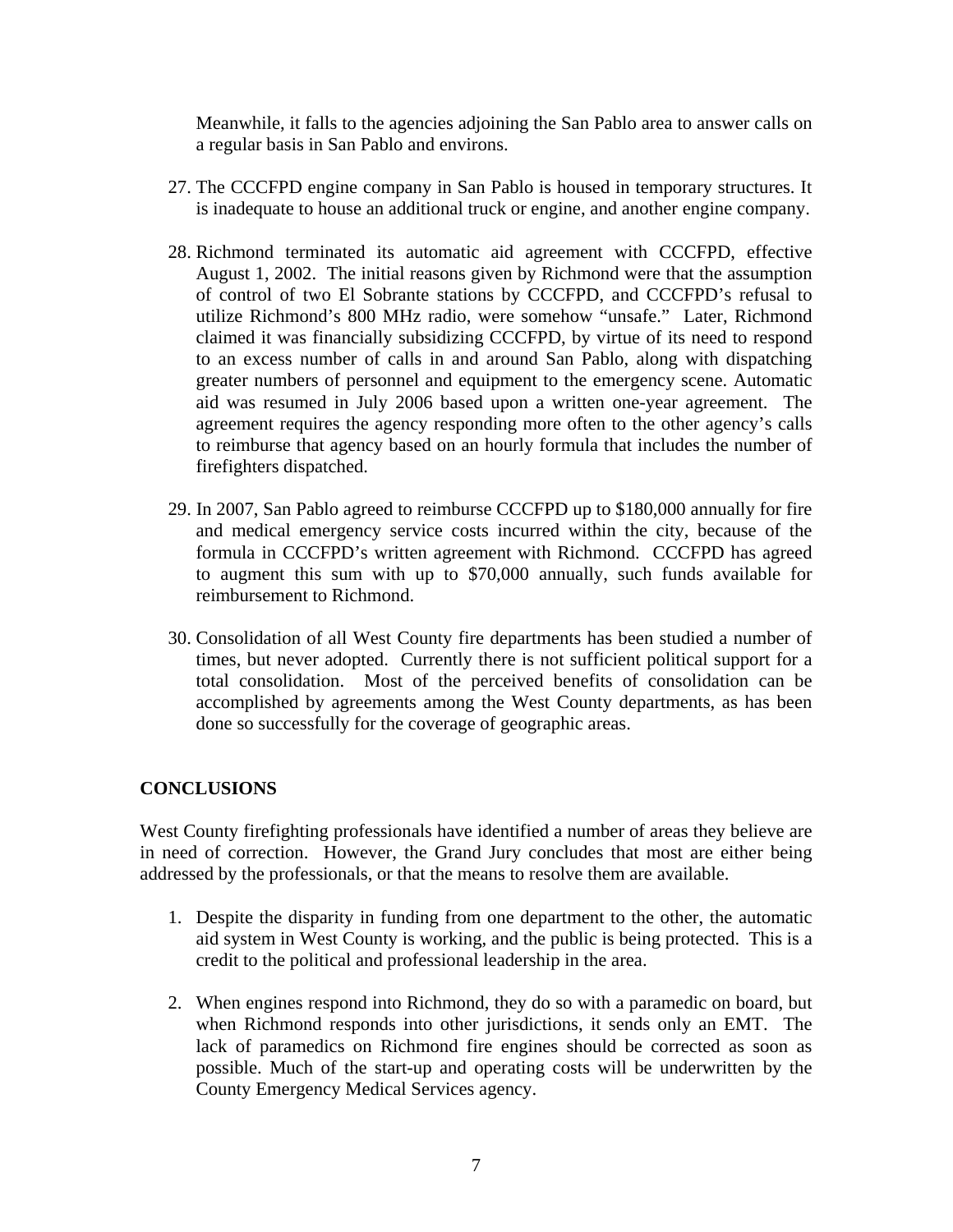- 3. The issues of radio communications are being addressed by an "inter-operability" taskforce comprised of police and firefighters from Contra Costa and Alameda Counties. A draft Joint Powers Agreement may be ready as early as April 2007, and most participants expect to see a single radio system in the two counties within five years. Having two radio systems is not altogether a negative, since redundancy in an emergency may be valuable. Meanwhile, any emergency response delay by Richmond dispatchers forced to deal with police calls could lead to loss of life and/or additional property damage.
- 4. The quickest response by an engine will be from where it is located, if it is not in its assigned station. Experience with the AVL system has proved it to be so effective, especially in an area like West County with multiple jurisdictions, that Richmond should join the system as soon as possible. This is especially true since the County Emergency Medical Services agency has offered to subsidize much of the costs of conversion to and operation of AVL, using Measure H funds.
- 5. Some firefighting professionals believe the biggest problem in West County fire protection is the inequality of funding, particularly from the former San Pablo Fire District. The Grand Jury noted discrepancies, but concludes they are not enough to dissolve the mutual cooperation that West County has enjoyed for many years. Funding discrepancies could be resolved to a great extent by establishing a formula-based agreement between CCCFPD and Richmond based upon the actual costs of responses, and agreement between CCCFPD and San Pablo that closely funds actual emergency responses in that city.
- 6. New construction is needed to remedy shortcomings in the fire station in San Pablo, and to accommodate at least one additional engine company.
- 7. A consolidation of all West County fire departments has been studied a number of times, but the concept has never been adopted. At this time there is not the political will to consolidate. More importantly, total consolidation does not offer the prospect of addressing any of the current shortcomings in the delivery of services. Much has been done, and more could be done, simply by executing agreements among adjoining agencies.

#### **RECOMMENDATIONS**

The 2006-2007 Contra Costa County Grand Jury recommends:

- 1. That agreements to respond across agency boundaries be put in writing.
- 2. That Richmond implement a plan within six months of this report to hire paramedic firefighters, and/or provide paramedic training for some of its firefighters, with a goal of staffing each of its engine companies with a paramedic.